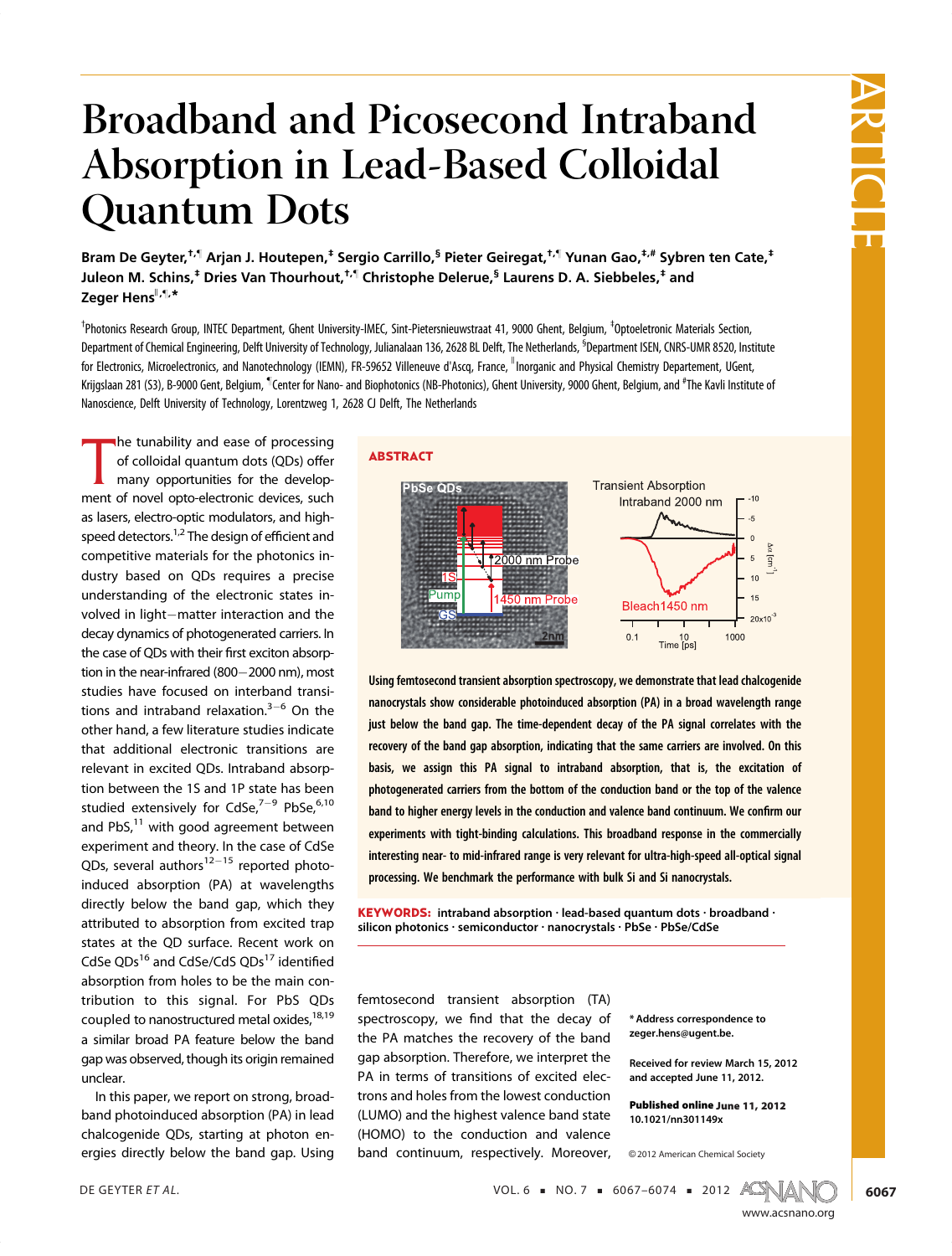

Figure 1. Steady state (orange line, right axis) and differential transient absorption spectrum (black dots, left axis) of PbSe QDs (top graph) and PbSe/CdSe (bottom graph) 5 ps after the pump pulse shows absorption bleach (AB) of the band gap absorption ( $\Delta \alpha = \alpha_0 - \alpha > 0$ ) and wavelength-independent photoinduced absorption (PA,  $\Delta \alpha$  < 0) below the band gap.

we demonstrate that this broad intraband absorption is a characteristic of several Pb chalcogenide QDs, including PbSe and PbS core QDs and PbSe/CdSe core/ shell QDs. Using tight-binding<sup>20</sup> calculations on PbSe QDs, we show agreement between the observed PA and the calculated intraband absorption spectrum. The calculations shed light on the initial and final states involved in the photoinduced absorption process.

Because of intraband absorption, excited Pb chalcogenide QDs absorb light in a wavelength range where ground state QDs are transparent. Depending on the size of the QDs, this wavelength range can be tuned to cover wavelengths around 1300 and 1550 nm, which are widely used in optical communication. Since intraband transitions have a strong absorption coefficient and are followed by picosecond intraband cooling, our findings show that Pb chalcogenide QDs are highly relevant materials for telecom applications. Free carrier absorption (FCA), the equivalent process in bulk semiconductors, is nowadays widely studied for optical modulation.21,22 However, momentum conservation forbids intraband transitions in this case, which makes a phonon needed for FCA. This results in a relatively low absorption coefficient and makes applications in ultrafast optical switching sensitive to the device temperature. Hence, by proving that intraband absorption is an allowed process in Pb chalcogenide QDs over a broad wavelength range, our results are a particular example of how size quantization affects the properties of materials up to a level where they outperform bulk materials.

#### RESULTS

Figure 1 shows the change in absorption of PbSe core ( $d = 4.6$  nm) and PbSe/CdSe core/shell QDs

(4.5 nm core, 0.5 nm shell) following excitation with a 50 fs pump pulse ( $\lambda_{\text{pump}}$  = 790 nm). This resulting excited state cools down rapidly.<sup>23</sup> A buildup of carriers at the band gap reduces the band gap absorption (absorption bleach, AB), as can be seen in Figure 1. Here, a bleach is indicated by a positive value for  $\Delta \alpha$  =  $\alpha_0 - \alpha$ , where  $\alpha_0$  is the steady state absorbance and  $\alpha$ is the absorbance after the pump pulse. However, below the band gap (1700 to 2000 nm), we observe a negative  $\Delta\alpha$  for both materials, indicating photoinduced absorption (PA).

To gain insight into the nature and strength of the PA, we performed power and wavelength-dependent measurements. At high fluences, when more than one exciton is created per QD, the distribution of multiexcitons is Poissonian, and the decay of the TA signal is governed by Auger recombination.<sup>24</sup> After 500 ps, all multiexcitons have recombined, leaving a population of singly excited QDs. Assuming an initial Poissonian distribution of carriers, the normalized differential absorption after 500 ps becomes

$$
\frac{\Delta \alpha_{500 \text{ ps}}}{\alpha_0} = \frac{2}{g} (1 - e^{-N_{\text{eh}}})
$$
 (1)

Here we have expressed the pump power as the average number  $N_{\text{eh}}$  of excitons that are created per QD by the pump pulse (see Supporting Information). The value of  $q$  is the degeneracy of the LUMO and the HOMO. The factor 2 accounts for both electrons and holes since the differential absorption is proportional to the sum of all involved carriers.<sup>25</sup>

The power dependence of the PA for short and long times after the pump pulse is given in Figure 1 for PbSe. A similar behavior is observed for PbSe/CdSe (see Figure S-1 in Supporting Information). At short delay times (red curves), the PA is linear with  $N_{\rm eh}$  within the given power range, in agreement with a Poisson distribution of the initial excitons. At long times, we observe a trend, which fits well to eq 1.

On the basis of these traces, we quantify the strength of the AB and PA transition as the absorbance per exciton  $\alpha_{AB,ex}$  and  $\alpha_{PA,ex}$ , respectively;  $\alpha_{PA,ex}$  is the maximum PA after long delay, obtained from fitting eq 1 to the black curves in Figure 2 (see Table 1). For PbSe,  $\alpha_{AB,ex}$  (obtained in the same way) is 16.9  $\times$  $10^{-3}$  cm<sup>-1</sup> (fwhm = 81 meV). The intraband transition is about 10 times weaker. The PA per exciton  $\alpha_{\text{PA-ex}}$ in PbSe/CdSe is also about 10 times weaker than the  $\alpha_{AB,ex}$  (88  $\times$  10<sup>-4</sup> cm<sup>-1</sup>, fwhm = 105 meV). To compare both materials, the absorption coefficient  $\mu^{26}$  and the cross section  $\sigma = \mu V_{\text{QD}}$  for the PA are also given in Table 1. The cross sections are very similar for both materials. The larger volume of PbSe/CdSe results in a lower  $\mu$  than PbSe QDs with similar core size. The  $\mu$  is proportional to the oscillator strength and the local field factor. $27$  Given the increasing local field factor in core/shell QDs compared to core only QDs,<sup>28</sup> a lower

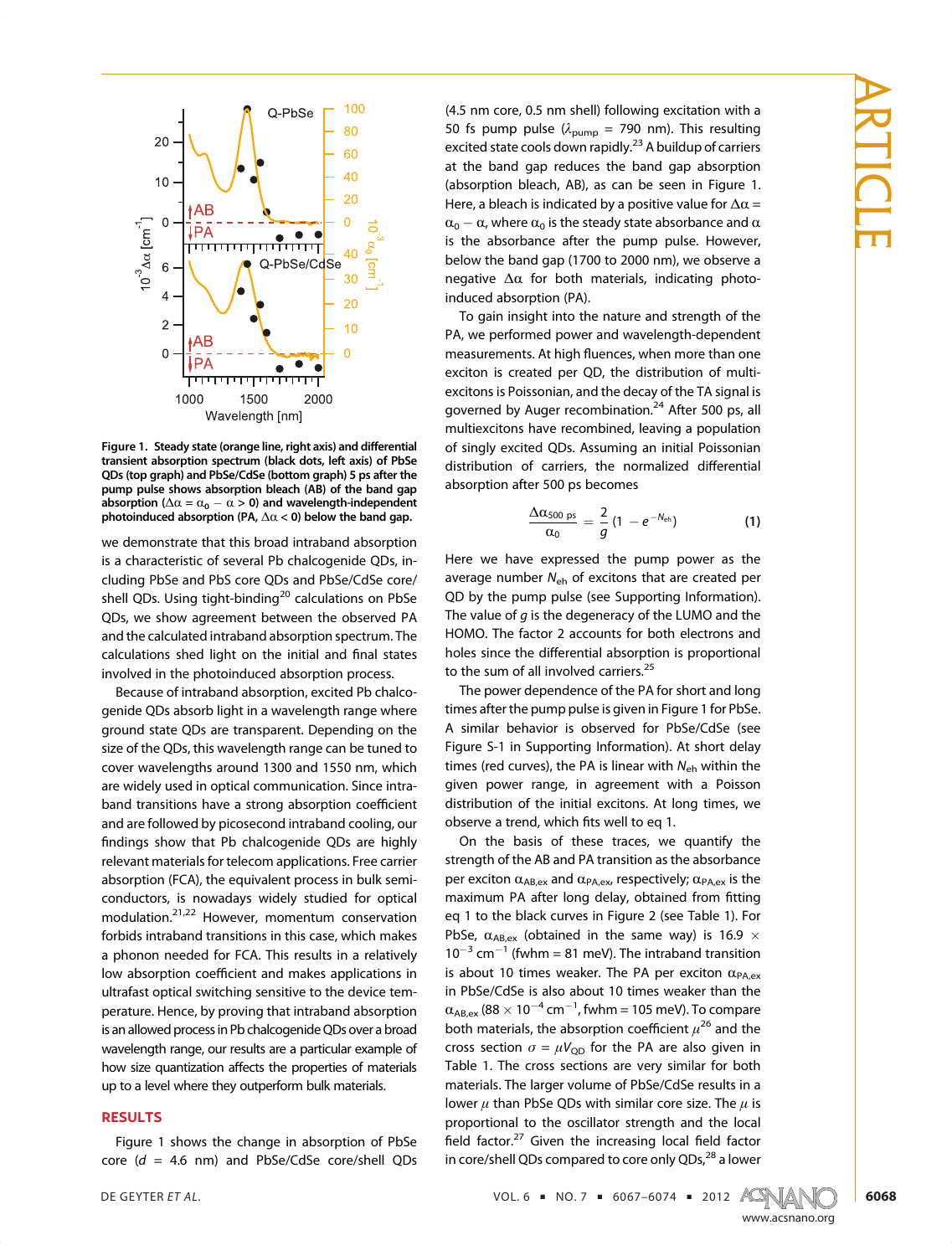

Figure 2. Differential absorption as a function of average number of excitons  $N_{eh}$  5 ps after the pump pulse (orange) and 500 ps after the pump pulse (black) at 1700 nm (triangles), 1850 nm (squares), and 2000 nm (circles) for PbSe QDs. The solid lines are fits to a Poissonian state filling model.

TABLE 1. Photoinduced Absorbance for a Population of One Exciton in the Initial State  $\alpha_{PA,ex}$ , Derived from a Poissonian Fit, Together with the Absorption Coefficient for PbSe and PbSe/CdSe QDs

|                                                                                               | PbSe |                                                                                                                                                                                                                                                                                                                            |                                                                            | PbSe/CdSe |  |
|-----------------------------------------------------------------------------------------------|------|----------------------------------------------------------------------------------------------------------------------------------------------------------------------------------------------------------------------------------------------------------------------------------------------------------------------------|----------------------------------------------------------------------------|-----------|--|
| $\lambda_{\text{probe}}$ $\alpha_{\text{PA,ex}}$ $\mu_{\text{PA,ex}}$ $\sigma_{\text{PA,ex}}$ |      | (nm) (cm <sup>-1</sup> ) (cm <sup>-1</sup> ) (cm <sup>2</sup> ) (cm <sup>-1</sup> ) (cm <sup>-1</sup> ) (cm <sup>2</sup> )                                                                                                                                                                                                 | $\alpha_{\texttt{PA,ex}}$ $\mu_{\texttt{PA,ex}}$ $\sigma_{\texttt{PA,ex}}$ |           |  |
|                                                                                               |      | $1700 \; 1.54 \times 10^{-3} \; 187 \; 9.2 \times 10^{-18} \; 8.6 \times 10^{-4} \; 92 \; 8.0 \times 10^{-18}$<br>1850 $1.29 \times 10^{-3}$ 157 $7.7 \times 10^{-18}$ 5.6 $\times 10^{-4}$ 82 $7.1 \times 10^{-18}$<br>2000 $1.57 \times 10^{-3}$ 190 $9.7 \times 10^{-18}$ $8.6 \times 10^{-4}$ 92 $8.0 \times 10^{-18}$ |                                                                            |           |  |

 $\mu$  translates in a lower oscillator strength for PbSe/CdSe QDs.

Figure 3 shows that after 10 ps delay the transient absorption for PbSe at the band gap maximum (red trace) and below the band gap (black traces, inverted for clarity) follows a very similar time dependence for three different values of the pump power. This decay is due to Auger recombination. Fitting a sum of three exponentials to the absorption transients (see Supporting Information about the fitting procedure) yields a biexciton lifetime of 82 ps, a triexciton lifetime of 32 ps, and a quadrexciton lifetime of 13 ps for the PbSe QDs at the band gap. The PA transients differ from the transients at the band gap for early delay times. The onset is much steeper, which is clearest for the highest pump power (see Figure 3c). For both high and low pump powers, an initial decay is present, which we do not observe in the differential absorption transients around the band gap. The fitting procedure (see Supporting Information) yields a lifetime of 1.2 ps for this initial decay. Similar dynamics are observed for PbSe/CdSe QDs, which is summarized in Table 2.

TABLE 2. Auger Decay Times and Initial Decay Times for PbSe and PbSe/CdSe QDs, As Extracted by the Fitting Proceduce

| [ps]                | PbSe         | <b>PbSe/CdSe</b> |
|---------------------|--------------|------------------|
| $\tau_{A,n=2}$      | $82 + 7.7$   | $84 + 6.4$       |
| $\tau_{A,n=3}$      | $32 + 8.9$   | $16 + 0.84$      |
| $\tau_{A,n=4}$      | $13 + 3.5$   |                  |
| $\tau_{\text{hot}}$ | $1.2 + 0.13$ | $1.3 + 0.24$     |



Figure 3.  $(a-c)$  Absorption transients for the differential absorption at the band gap (1450 nm, red) and below the band gap (1850 nm, black, inverted for clarity) for PbSe QDs show similar decay dynamics after 10 ps for three different values of the pump power: (a) N<sub>eh</sub> = 0.17, (b) N<sub>eh</sub> = 0.7, and (c) N<sub>eh</sub> = 2.1. An initial faster decay is present in the PA transients for all three pump powers shown. (d) Absorption transients for very small PbS QDs (2.45 nm) for which the pump is resonant with the band gap transition (780 nm) showing PA ( $\Delta\alpha$  < 0), yet no fast initial decay component. (e) Intraband transitions probed by the subgap probe (black). These transitions cause the fast initial decay component in the subgap transients (black) for nonresonantly excited PbSe QDs. The band gap probe (red) will only register the band gap bleach after carriers have cooled to the band gap.

DE GEYTER *ET AL.*  $\blacksquare$  2012  $\blacksquare$   $\blacksquare$   $\blacksquare$   $\blacksquare$   $\blacksquare$   $\blacksquare$   $\blacksquare$   $\blacksquare$   $\blacksquare$   $\blacksquare$   $\blacksquare$   $\blacksquare$   $\blacksquare$   $\blacksquare$   $\blacksquare$   $\blacksquare$   $\blacksquare$   $\blacksquare$   $\blacksquare$   $\blacksquare$   $\blacksquare$   $\blacksquare$   $\blacksquare$   $\blacksquare$   $\blacksquare$   $\blacksquare$   $\blacksquare$ 

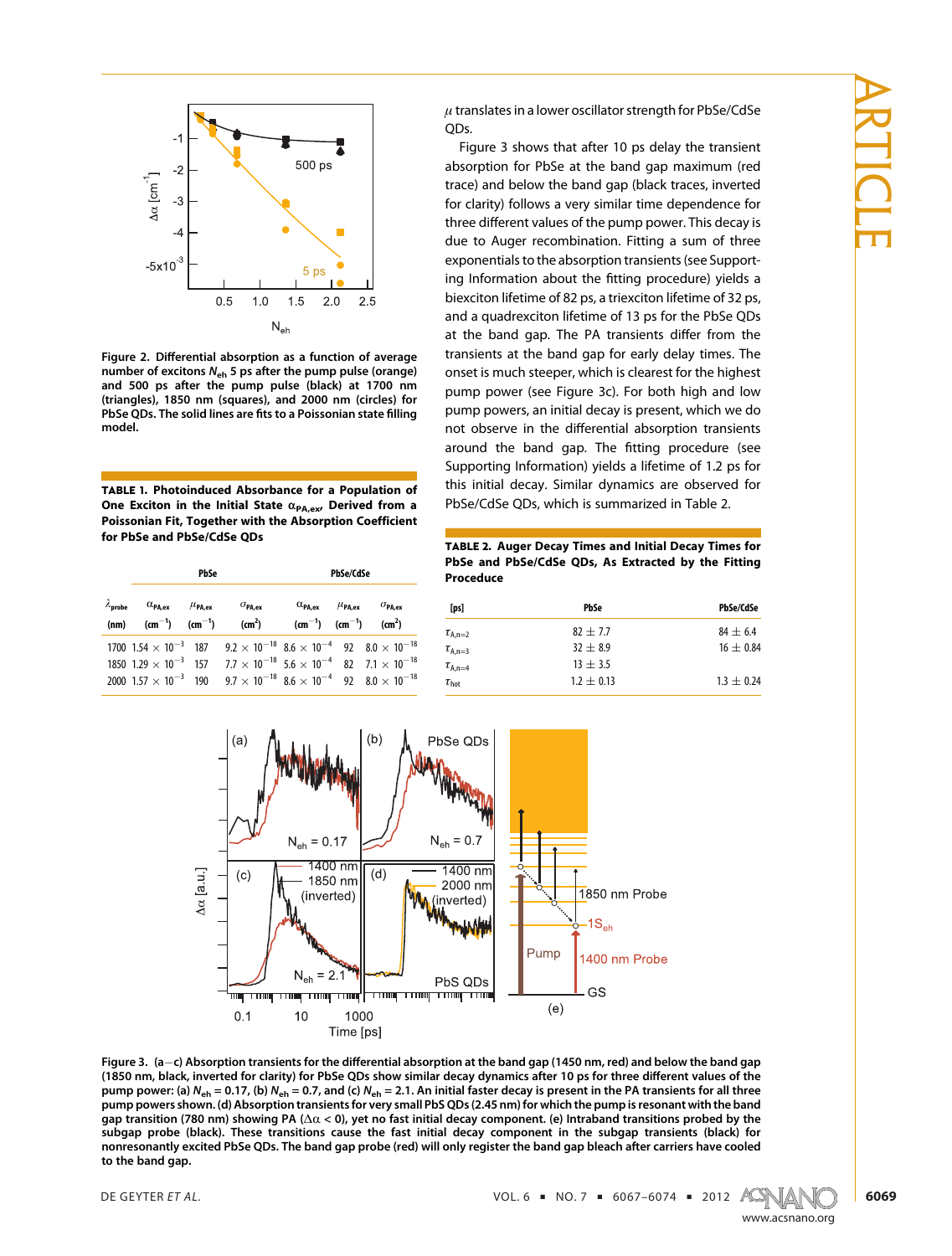The band gap bleach only develops when hot carriers have cooled to the band gap. However, the fast rise of the PA suggests that hot carriers also exhibit PA (see Figure 3b). To corroborate this, we measured the TA of very small PbS QDs (2.45 nm), for which the pump is resonant with the band gap transition (see Figure 3b). In this case, no fast initial decay component is observed, which corroborates the assumption that hot electrons and holes also show PA.

## **DISCUSSION**

The wavelength-independent PA we observe in these near-infrared QDs could have different origins, such as (1) Coulomb shifts in the multiexcitonic absorption spectrum,<sup>29-34</sup> (2) absorption from surfacelocalized states or defects,<sup>14,35-37</sup> or (3) intraband absorption.<sup>6,9,15,38</sup> Coulomb shifts can be excluded since the PA is observed up to 2000 nm, well below the band gap. Moreover, a Coulomb shift would result in a characteristic antisymmetric TA spectrum, $25$  not the broadband signal we observe here (see Figure S-3a).

Malko et al.<sup>12</sup> reported PA in absorption transients of colloidal CdSe QDs. An extensive study revealed a strong dependence on solvent and surface passivation, along with a limited size dependence of the PA cross section. This study indicates a strong influence of the QD surface. Given the high cross section, Malko et al. attributed the TA to transitions from dangling surface bonds to excited states in the capping or surrounding matrix, rather than intraband absorption. Since we work with a considerably lower photon energy (0.5 to 0.8 eV vs 2.0 to 2.5 eV), a transition to a final state in the surrounding matrix is unlikely at these low energies. Furthermore, since the dynamics and strength of the PA of PbSe and PbSe/CdSe QDs are very similar, despite having very distinct surface properties, this makes PA from surface defects improbable. Moreover, the PA we observe at long delay times saturates with increasing pump power, similar to the bleach of the band gap absorption. This shows that the initial state of the PA after carrier cooling is in fact the band gap exciton. That QD core states are involved, instead of surface states, is further confirmed by the Auger dynamics of the PA signal. We therefore conclude that the PA observed here finds its origin in intraband absorption. This is in line with a recent study of photocharging $39,40$  of PbSe QDs, where pumping with 1.5 eV photons did not result in significant photocharging. On the basis of the interpretation of the PA as intraband absorption, we attribute the quick rise time to intraband transitions from higher energy excited states (see Figure 3a). The correspondence between the time constant of the initial decay (see Table 2) we measure and literature values for intraband carrier cooling<sup>4,5,41</sup> corroborates this interpretation.

Intraband absorption is forbidden in first order for bulk semiconductors. In order to conserve the



Figure 4. (a) Absorption cross section in the presence of an exciton for PbSe QDs (4.5 nm) as calculated by tight-binding calculations (red trace) agrees well qualitatively with the values measured using TA spectroscopy (black circles). (b) Density of states for PbSe QDs (4.5 nm) as calculated by tight-binding calculations illustrates the transitions that give the strongest contribution to the absorption cross section in the presence of an exciton for energies below the band gap (solid line arrow) and at the band gap (dashed line arrow). The same symbolism is used in (a).

crystal momentum, phonon absorption or emission is needed. The process is commonly called free carrier absorption (FCA) and is well described by a Drude model. In the case of a particle in an infinite spherical potential well, only transitions with orbital angular momentum  $\Delta l = \pm 1$  are allowed. Here, we find that both the conservation of crystal momentum and orbital angular momentum are relaxed in Pb chalcogenide QDs, resulting in a nonzero probability for intraband absorption. This confirms that in quantum dots the deviations from the ideal infinite spherical potential well cause the electronic states to be superpositions of states with different crystal momentum and orbital angular momentum.<sup>10</sup>

Tight-Binding Calculation. Tight-binding calculations<sup>20</sup> on 4.5 nm PbSe QDs support our observations. We simulate the spectrum of the absorption cross section without and with an exciton in the HOMO-LUMO. Our simulations substantiate earlier atomistic pseudopotential calculations $42$  of the AB at the band gap and

DE GEYTER *ET AL*.

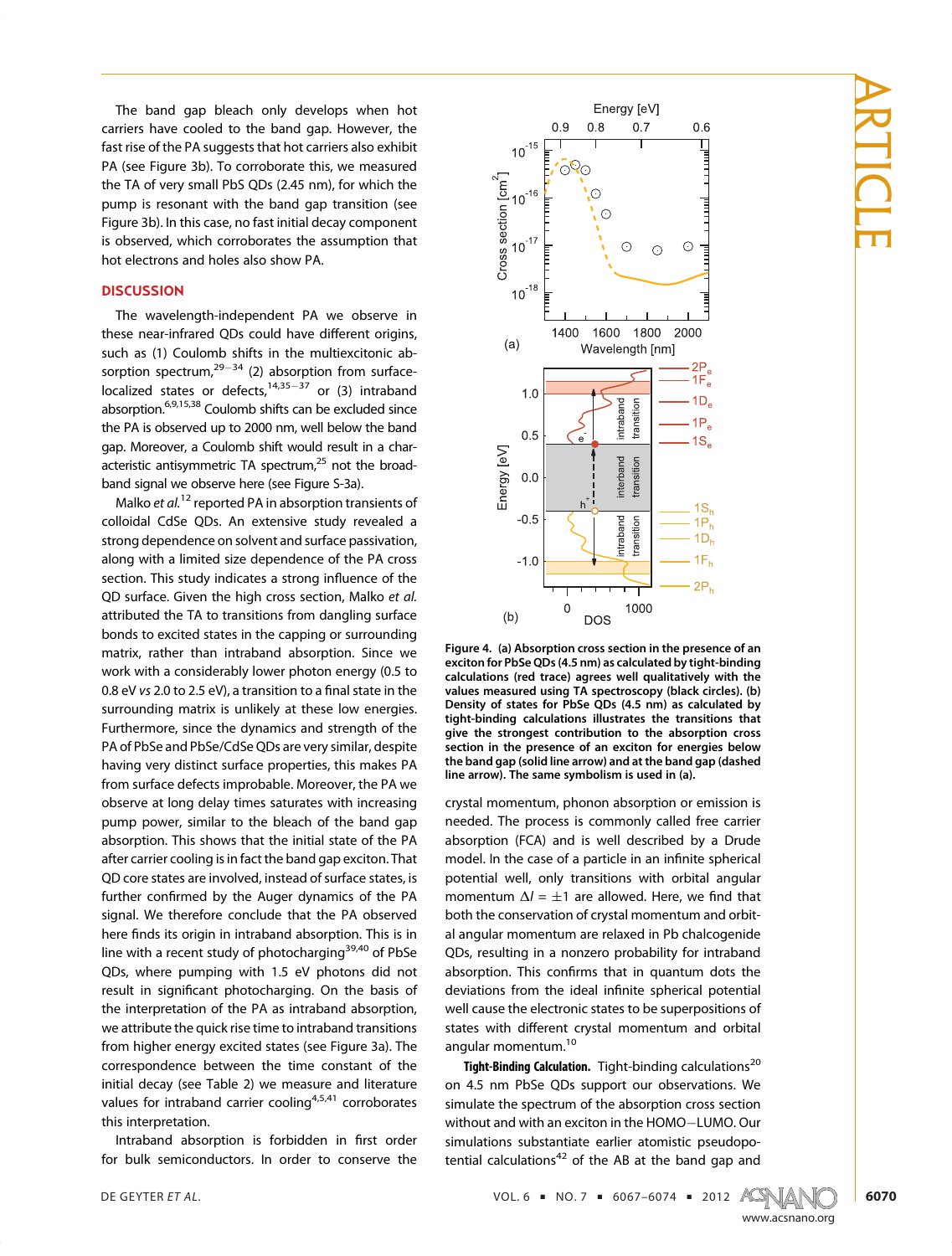

Figure 5. Absorption cross section in the presence of an exciton for PbSe QDs (black,  $d = 4.5$  nm,  $E_g = 0.89$  eV; red,  $d =$ 3.0 nm,  $E_a = 1.3$  eV; orange,  $d = 2.0$  nm,  $E_a = 1.92$  eV) as calculated by tight-binding calculations, taking no local field factor into account, shows size-dependent intraband absorption that cannot be explained by a simple Drude model ( $\sim \lambda^2$ ). The cross section dominated by intraband transitions is marked with a solid line, whereas the cross section dominated by interband transitions is marked by a dashed line. For comparison with materials which operate in the same wavelength range, the absorption cross section for FCA in bulk silicon<sup>45</sup> (blue stripes) and silicon nanocrystals $47$  (brown dots) is shown.

intraband absorption between the 1S and 1P state<sup>10</sup> (see Figure S-4a). Moreover, they predict previously unreported nonzero oscillator strength for intraband transitions between the HOMO-LUMO and higher energy states, in the energy range between the 1S-to-1P and the band gap transition (see Figure 4b). Our experimental data qualitatively agree with the tight-binding results, taking the local field factor ( $|f_{LF}|^2 = 0.059)^{28,43}$  in  $C_2Cl_4$  into account (see Figure 4a). Uncertainty of the local field factor or excitonic effects which are missing in the calculations could explain the difference between theory and experiment. The final states of the intraband transitions probed in this work are quasicontinuum states, as illustrated in the density of states diagram in Figure 4b, with a mixed 1F and 2P character. Electron and hole transitions contribute equally to the cross section (see Figure S-4b). This is in line with the similar bulk effective masses but contradicts the prediction of a denser hole manifold.<sup>10</sup> Tight-binding calculations also predict a higher intraband absorption cross section for carriers in the higher energy P state (see Figure S-5). This confirms our interpretation of the quick rise time and fast initial decay (see Figure  $3a-c$ and Table 2) as intraband absorption from carriers cooling to the band gap. Similar cross sections are found for intraband transitions directly below the band gap for 4.5 nm wurtzite CdSe QDs (see Figure S-6b). However, the predicted ratio between AB and PA, due in part to the lower degeneracy of HOMO-LUMO in CdSe, is much higher (∼400), making it harder to distinguish the PA in a TA experiment. Moreover, the reported cross sections for PA in CdSe are much higher than the theoretical values predicted by tight-binding calculations.

This highlights the clear difference between the PA in CdSe as reported in the literature, which can be attributed to nanocrystal charging and the PA in PbSe reported here, which is due to intraband transitions.

Benchmarking with Silicon. FCA and FCR (free carrier refraction) in silicon have been studied extensively for applications in ultrafast signal processing at telecom wavelengths.<sup>44</sup> In bulk silicon, FCA is well understood and its cross section has a  $\lambda^2$  dependence in line with the predictions of the Drude model.<sup>44,45</sup> Silicon nanocrystals (NCs,  $d = 5$  nm) in silicon-rich oxide, which operate in the same wavelength range, were shown to have an order of magnitude higher cross sections for FCA, both in the visible<sup>46</sup> and in the near-infrared<sup>47</sup> region, yet with a similar  $\lambda^2$  dependence. The result was explained by considering that the mean free path of the carriers was limited to the QD size, increasing the scattering cross section.

In Figure 5, we compare the FCA cross section of bulk Si and Si NCs with the calculated spectrum of the absorption cross section of excited PbSe QDs of three different sizes. Since a typical application will require a densely packed layer of QDs, we do not take the local field factor into account ( $|f_{LF}|^2 = 1$ ). Depending on the QD diameter, the intraband absorption cross section is 1-2 orders of magnitude larger than in bulk Si. Around 1550 nm, an important telecom wavelength, the cross section is comparable to the Si NC cross section. As the origin of the absorption is a direct intraband absorption, without interaction of phonons, the wavelength dependence differs from a Drude model and strongly depends on the QD diameter.

As highlighted by Kekatpure and Brongersma,<sup>46</sup> the higher FCA cross section has important implications for gain at telecom wavelengths using Si NCs in erbiumdoped silica. For the erbium gain to exceed the FCA loss, FCA cannot be larger than  $10^{-18}$  cm<sup>2</sup>. A similar upper limit to the photoinduced loss of QDs doped with erbium exists, making gain in hybrid erbium $-QD$ systems impossible. The use of QDs directly for gain will be affected, as well. Assuming a similar ratio between the gain cross section and the intraband absorption cross section at the band gap as the ratio  $\alpha_{AB,ex}/\alpha_{PA,ex} \simeq 10$  we observed experimentally, the theoretical threshold for gain would increase by about 11% to  $N_{\text{eh}}$  = 4.45. Similarly, the maximum gain value will decrease by 20% (see Supporting Information). Note that in colloidal QDs the rate of multiexciton decay (a necessary condition to obtain population inversion) is dominated by the nonradiative Auger recombination rate, which is  $4-6$  orders of magnitude larger than the spontaneous emission recombination rate.<sup>48</sup> Therefore, a high QD density and large total number of QDs coupled to the laser cavity will be required for the stimulated emission rate to overcome the nonradiative recombination rate.<sup>49</sup> In turn, this requires very high pump fluences, essentially making CW lasing impossible. Moreover, in the case of

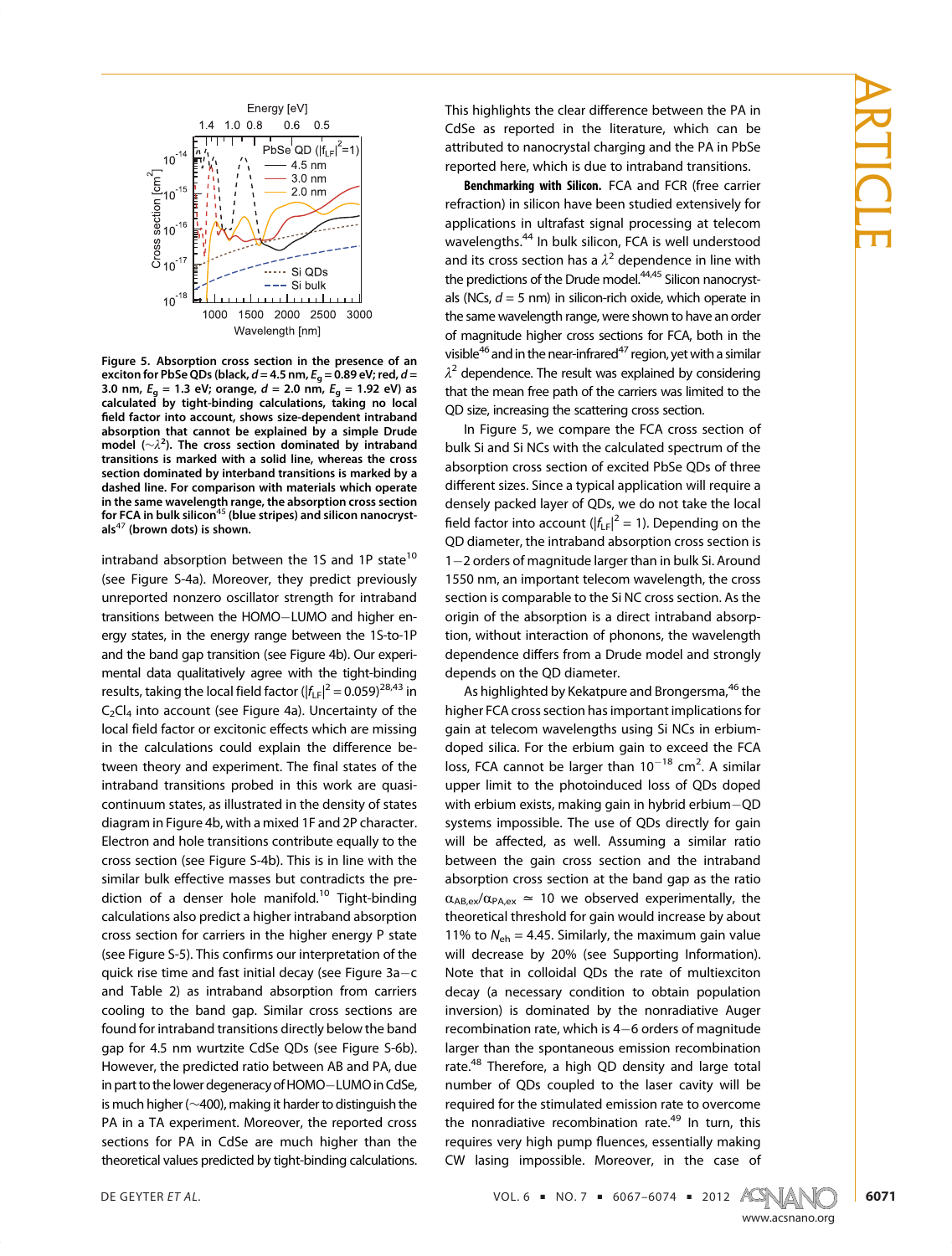nonresonant excitation, the Auger recombination rate for  $N_{\rm eh} \simeq 4$  approaches the rate of carrier cooling to the band gap. This inhibits gain altogether, as the condition of population inversion is never reached.

Intraband Absorption for Integrated Optical Modulators. The intraband absorption observed in lead salt colloidal QDs can be beneficial for other applications. Siliconbased electro-optical modulators typically do not use FCA since the effect is too weak to make small modulators with easily achievable doping levels. Modulators are then based on free carrier refraction (FCR), where a trade-off is made between an optimized modulation depth and minimal insertion loss because of FCA. Moreover, the phase shift that FCR induces requires these type of modulators to have an interferometric design, which limits the spectral bandwidth at which they can be used. The intraband absorption of lead salt colloidal QDs is a first step toward a zeroinsertion loss optical modulator. The small size, together with the high intraband absorption cross section, makes high absorption coefficients on the order of a few 100 to 1000  $cm^{-1}$  easily achievable with doping or electrical injection.<sup>50</sup> Modulators with footprints between 10 and 100  $\mu$ m, an order of magnitude smaller than current interferometric designs, are therefore possible. Moreover, the extremely large absorption cross section at and above the band gap (see Figure 4a), together with the tunability of band gap with size, makes optical excitation of the intraband absorption, as demonstrated here, very easy. It opens the way for all optical signal processing using lead salt QDs.

# **METHODS**

Materials. Technical oleic acid (90%) was purchased from Sigma-Aldrich.  $PbCl<sub>2</sub>$  (99.999%), PbO (99.999%), and selenium powder (-200 mesh, 99.999%) were ordered from Alfa-Aesar. CdO (99.999%) and tri-n-octylphosphine (97%) were obtained from Strem Chemicals. Diphenyl ether, methanol, butanol, and toluene were all of quality "for synthesis" and were ordered from VWR.

PbSe Synthesis. Monodisperse colloidal PbSe QDs were synthesized by a high-temperature synthesis developed by Murray et al.<sup>53</sup> The ligand shell consists of oleic acid (OA), as shown by nuclear magnetic resonance spectroscopy.<sup>54</sup>

PbSe/CdSe Cation Exchange. PbSe/CdSe core-shell QDs were synthesized starting from PbSe core QDs by means of a cation<br>exchange reaction.<sup>55</sup> In this reaction, Cd-oleate (0.3 M stock solution) is added to a PbSe QD suspension in toluene at 100 °C (the typical Pb/Cd ratio used is 1:10). After 40 min, the reaction is quenched using a mixture of MeOH and BuOH (1:2) and precipitated twice.

Femtosecond Transient Absorption Spectroscopy. The QDs were dispersed in tetrachloroethylene for the measurements. The sample is carefully kept free from oxygen and water contamination, both during its preparation and during the measurement. Time- and energy-resolved transient absorption spectroscopy was performed using a commercial Ti:S laser system (Mira- Legend USP, Coherent Inc.) and optical parametric amplification for both the pump (Topas-800-fs, Coherent Inc.) and probe beams (Opera, Coherent Inc.). Pump and probe

### **CONCLUSION**

In conclusion, we have shown that intraband absorption in the telecom wavelength range is universal to lead chalcogenide QDs. The absorption is strong, only 10 times weaker than the band gap absorption bleach. The intraband absorption is broadband and nearly constant over a large wavelength range. This range can be tuned easily by changing the QD size. The intraband absorption has ultrafast dynamics in the one to tens of picoseconds range, governed by carrier cooling and Auger recombination. Tight-binding modeling of the absorption cross section of excited QDs confirms our experimental observation of intraband absorption in this wavelength range.

Our work is essential to understand the response of QDs as gain media and ultrafast nonlinear media for photonic applications. Moreover, our measurements are a clear manifestation that the selection rules for the bulk crystal momentum and for the angular momentum in spherically confined structures as mentioned above are relaxed in QDs and are therefore very interesting from a theoretical standpoint. They go beyond inter-sub-band absorption<sup>6-9,11</sup> and cover a new wavelength range directly below the band gap. Intraband absorption offers a nice way to study the dynamics of carrier cooling<sup>3-5</sup> and multiple exciton generation<sup>51,52</sup> in a direct way, free from possible Coulomb shifts or redistribution over dark and bright band gap states, which complicate typical TA measurements at the band gap.

beams overlapped under a small angle  $(3^{\circ})$  in a cuvette of 10 mm path length and were imaged onto InGaAs pin photodiodes (Hamamatsu G5853-23, G8605-23). The polarization of the pump and probe was made orthogonal so that pulses of similar photon energy could be separated with polarization filters. The experimental setup permits variation in the delay time between the pump and probe pulses in a temporal window extending to 1 ns. The measured fractional transmission signals, called transient absorption (TA) in the following, may be written as TA =  $(T_{on} - T_{off})/T_{off}$ , where  $T_{on}$  denotes the probe transmission with pump on and  $T_{\text{off}}$  the probe transmission with pump off. With this definition, bleach and emission yield positive TA signals while an increase in absorption yields negative TA signals.

Tight-Binding Calculation. The single-electron states and energies of PbSe QDs are calculated using the sp<sup>3</sup>d<sup>5</sup>s\* tight-binding model of Allan and Delerue<sup>20</sup> confinement including spin-orbit coupling. Since many states are needed to calculate the optical spectra, the matrix of the tight-binding Hamiltonian is fully diagonalized even for diameters up to 4.5 nm ( $\approx$ 1600 atoms). For more information, refer to the Supporting Information.

Conflict of Interest: The authors declare no competing financial interest.

Acknowledgment. This work is part of the Joint Solar Programme (JSP) of the Stichting voor Fundamenteel Onderzoek der Materie FOM, which is supported financially by the Nederlandse Organisatie voor Wetenschappelijk Onderzoek (NWO). This work is co-financed by Nuon Helianthos. This work has also

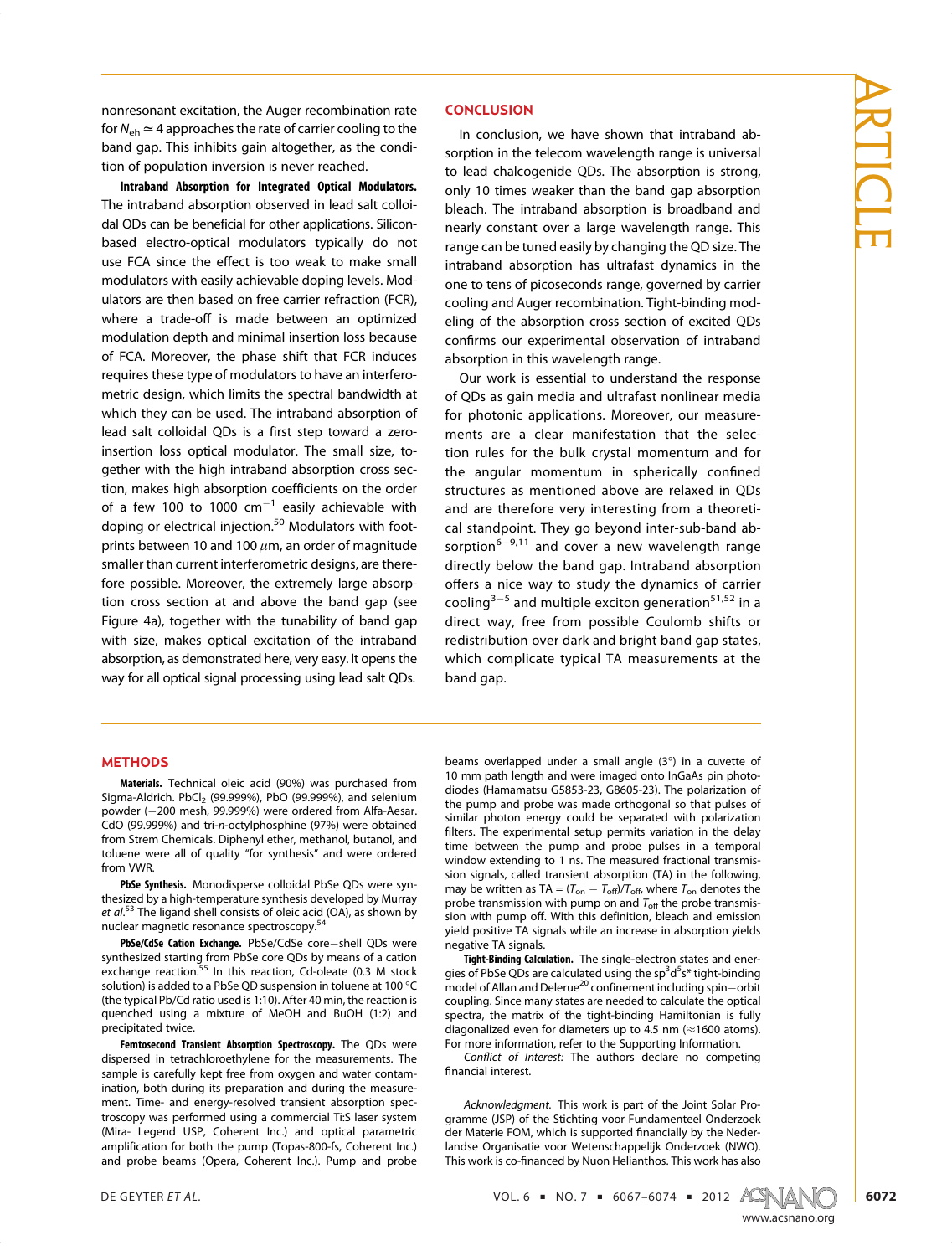been financially supported by the 3TU Centre for Sustainable Energy Technologies (Federation of the Three Universities of Technology in The Netherlands). The authors acknowledge BelSPo (IAP 6.10, photonics@be), EU-FP7 (Navolchi), and Ghent University for funding. B.D.G. acknowledges financial support by the Bijzonder Onderzoeksfonds of Ghent University. A.J.H. acknowledges financial support by The Netherlands Organisation for Scientific Research (NWO) through a NWO-VENI grant. D.V.T. acknowledges the ERC for an ERC Starting Grant (ULPPIC).

Supporting Information Available: Results on PbSe/CdSe QDs, fitting procedures used, more information, and results from tight-binding simulations and estimation of gain including intraband absorption. This material is available free of charge via the Internet at http://pubs.acs.org.

#### REFERENCES AND NOTES

- 1. Sargent, E. Infrared Quantum Dots. Adv. Mater. 2005, 17, 515–522.
- 2. Lifshitz, E.; Brumer, M.; Kigel, A.; Sashchiuk, A.; Bashouti, M.; Sirota, M.; Galun, E.; Burshtein, Z.; Le Quang, A. Q.; Ledoux-Rak, I.; et al. Stable PbSe/PbS and PbSe/PbSe<sub>x</sub>S<sub>1-x</sub> Core-Shell Nanocrystal Quantum Dots and Their Applications. J. Phys. Chem. B 2006, 110, 25356–25365.
- 3. Schins, J. M.; Trinh, M. T.; Houtepen, A. J.; Siebbeles, L. D. A. Probing Formally Forbidden Optical Transitions in PbSe Nanocrystals by Time- and Energy-Resolved Transient Absorption Spectroscopy. Phys. Rev. B 2009, 80, 035323.
- 4. An, J. M.; Califano, M.; Franceschetti, A.; Zunger, A. Excited-State Relaxation in PbSe Quantum Dots. J. Chem. Phys. 2008, 128, 164720.
- 5. Harbold, J. M.; Wise, F. W. Photoluminescence Spectroscopy of PbSe Nanocrystals. Phys. Rev. B 2007, 76, 125304.
- 6. Wehrenberg, B.; Wang, C.; Guyot-Sionnest, P. Interband and Intraband Optical Studies of PbSe Colloidal Quantum Dots. J. Phys. Chem. B 2002, 106, 10634-10640.
- 7. Guyot-Sionnest, P.; Hines, M. Intraband Transitions in Semiconductor Nanocrystals. Appl. Phys. Lett. 1998, 72, 686-688.
- Wang, C.; Shim, M.; Guyot-Sionnest, P. Electrochromic Nanocrystal Quantum Dots. Science 2001, 291, 2390-2392.
- 9. Pandey, A.; Guyot-Sionnest, P. Intraband Spectroscopy and Band Offsets of Colloidal II-VI Core/Shell Structures. J. Chem. Phys. 2007, 127, 104710.
- 10. An, J. M.; Franceschetti, A.; Dudiy, S. V.; Zunger, A. The Peculiar Electronic Structure of PbSe Quantum Dots. Nano Lett. 2006, 6, 2728-2735.
- 11. Yang, Y.; Rodríguez-Córdoba, W.; Lian, T. Ultrafast Charge Separation and Recombination Dynamics in Lead Sulfide Quantum Dot-Methylene Blue Complexes Probed by Electron and Hole Intraband Transitions. J. Am. Chem. Soc. 2011, 133, 9246-9249.
- 12. Malko, A.; Mikhailovsky, A.; Petruska, M.; Hollingsworth, J.; Htoon, H.; Bawendi, M.; Klimov, V. From Amplified Spontaneous Emission to Microring Lasing Using Nanocrystal Quantum Dot Solids. Appl. Phys. Lett. 2002, 81, 1303-1305.
- 13. Cret, A.; Zavelani-Rossi, M.; Lanzani, G.; Anni, M.; Manna, L.; Lomascolo, M. Role of the Shell Thickness in Stimulated Emission and Photoinduced Absorption in CdSe Core/ Shell Nanorods. *Phys. Rev. B* 2006, 73, 165410.
- 14. Sewall, S. L.; Cooney, R. R.; Anderson, K. E. H.; Dias, E. A.; Sagar, D. M.; Kambhampati, P. State-Resolved Studies of Biexcitons and Surface Trapping Dynamics in Semiconductor Quantum Dots. J. Chem. Phys. 2008, 129, 084701.
- 15. Ginger, D. S.; Ginger, D.; Dhoot, A. S.; Dhoot, A.; Finlayson, C. E.; Finlayson, C.; Greenham, N. C.; Greenham, N. Long-Lived Quantum-Confined Infrared Transitions in CdSe Nanocrystals. Appl. Phys. Lett. 2000, 77.
- 16. Huang, J.; Huang, Z.; Jin, S.; Lian, T. Exciton Dissociation in CdSe Quantum Dots by Hole Transfer to Phenothiazine. J. Phys. Chem. C 2008, 112, 19734-19738.
- 17. Zhu, H.; Song, N.; Rodríguez-Córdoba, W.; Lian, T. Wave Function Engineering for Efficient Extraction of up to Nineteen Electrons from One CdSe/CdS Quasi-Type II Quantum Dot. J. Am. Chem. Soc. 2012, 134, 4250-4257.
- 18. Leventis, H. C.; O'Mahony, F.; Akhtar, J.; Afzaal, M.; O'Brien, P.; Haque, S. A. Transient Optical Studies of Interfacial Charge Transfer at Nanostructured Metal Oxide/PbS Quantum Dot/Organic Hole Conductor Heterojunctions. J. Am. Chem. Soc. 2010, 132, 2743-2750.
- 19. Yang, Y.; Rodríguez-Córdoba, W.; Xiang, X.; Lian, T. Strong Electronic Coupling and Ultrafast Electron Transfer between PbS Quantum Dots and  $TiO<sub>2</sub>$  Nanocrystalline Films. Nano Lett. 2012, 12, 303–309.
- 20. Allan, G.; Delerue, C. Confinement Effects in PbSe Quantum Wells and Nanocrystals. Phys. Rev. B 2004, 70, 245321.
- 21. Thomson, D.; Gardes, F.; Fedeli, J.-M.; Zlatanovic, S.; Hu, Y.; Kuo, B.; Myslivets, E.; Alic, N.; Radic, S.; Mashanovich, G.; et al. 50-Gb/S Silicon Optical Modulator. IEEE Photonics Technol. Lett. 2012, 24, 234-236.
- 22. Liu, A.; Jones, R.; Liao, L.; Samara-Rubio, D.; Rubin, D.; Cohen, O.; Nicolaescu, R.; Paniccia, M. A High-Speed Silicon Optical Modulator Based on a Metal-Oxide-Semiconductor Capacitor. Nature 2004, 427, 615-618.
- 23. Klimov, V.; McBranch, D. Femtosecond High-Sensitivity, Chirp-Free Transient Absorption Spectroscopy Using Kilohertz Lasers. Opt. Lett. 1998, 23, 277-279.
- 24. Klimov, V.; Mikhailovsky, A.; McBranch, D.; Leatherdale, C.; Bawendi, M. Quantization of Multiparticle Auger Rates in Semiconductor Quantum Dots. Science 2000, 287, 1011-1013.
- 25. Trinh, M. T.; Houtepen, A. J.; Schins, J. M.; Piris, J.; Siebbeles, L. D. A. Nature of the Second Optical Transition in PbSe Nanocrystals. Nano Lett. 2008, 8, 2112-2117.
- 26. Moreels, I.; Hens, Z. On the Interpretation of Colloidal Quantum-Dot Absorption Spectra. Small 2008, 4, 1866-1868.
- 27. De Geyter, B.; Justo, Y.; Moreels, I.; Lambert, K.; Smet, P. F.; Van Thourhout, D.; Houtepen, A. J.; Grodzinska, D.; de Mello Donega, C.; Meijerink, A.; et al. The Different Nature of Band Edge Absorption and Emission in Colloidal PbSe/ CdSe Core/Shell Quantum Dots. ACS Nano 2011, 5, 58-66.
- 28. De Geyter, B.; Hens, Z. The Absorption Coefficient of PbSe/ CdSe Core/Shell Colloidal Quantum Dots. Appl. Phys. Lett. 2010, 97, 161908.
- 29. Hwang, Y.-N.; Je, K.-C.; Kim, D.; Park, S.-H. Observation of Enhanced Biexcitonic Effect in Semiconductor Nanocrystals. *Phys. Rev. B* 2001, 64, 041305.
- 30. Hu, Y. Z.; Koch, S. W.; Lindberg, M.; Peyghambarian, N.; Pollock, E. L.; Abraham, F. F. Biexcitons in Semiconductor Quantum Dots. *Phys. Rev. Lett.* 1990, 64, 1805-1807.
- 31. Kang, K. I.; Kepner, A. D.; Gaponenko, S. V.; Koch, S. W.; Hu, Y. Z.; Peyghambarian, N. Confinement-Enhanced Biexciton Binding Energy in Semiconductor Quantum Dots. Phys. Rev. B 1993, 48, 15449-15452.
- 32. Woggon, U.; Giessen, H.; Gindele, F.; Wind, O.; Fluegel, B.; Peyghambarian, N. Ultrafast Energy Relaxation in Quantum Dots. *Phys. Rev. B* 1996, 54, 17681-17690.
- 33. Klimov, V.; Hunsche, S.; Kurz, H. Biexciton Effects in Femtosecond Nonlinear Transmission of Semiconductor Quantum Dots. *Phys. Rev. B* 1994, 50, 8110-8113.
- 34. Gesuele, F.; Sfeir, M.; Koh, W.-k.; Murray, C. B.; Heinz, T. F.; Wong, C. W. Ultrafast Supercontinuum Spectroscopy of Carrier Multiplication and Biexcitonic Effects in Excited States of PbS Quantum Dots. Nano Lett. 2012, 12, 2658-2664.
- 35. Malko, A.; Mikhailovsky, A.; Petruska, M.; Hollingsworth, J.; Klimov, V. Interplay between Optical Gain and Photoinduced Absorption in CdSe Nanocrystals. J. Phys. Chem. B 2004, 108, 5250–5255.
- 36. Zhang, J.; Jiang, X. Steady State Photoinduced Absorption of PbS Quantum Dots Film. Appl. Phys. Lett. 2008, 92, 141108.
- 37. Cooney, R.; Sewall, S.; Sagar, D.; Kambhampati, P. Gain Control in Semiconductor Quantum Dots via State-Resolved Optical Pumping. Phys. Rev. Lett. 2009, 102, 127404.
- 38. Qu, Y.; Jia, W.; Zheng, Y.; Ying, J. Y. Auger Recombination and Intraband Absorption of Two-Photon-Excited Carriers in Colloidal CdSe Quantum Dots. Appl. Phys. Lett. 2007, 90, 133112.
- 39. McGuire, J. A.; Sykora, M.; Robel, I.; Padilha, L. A.; Joo, J.; Pietryga, J. M.; Klimov, V. I. Spectroscopic Signatures of